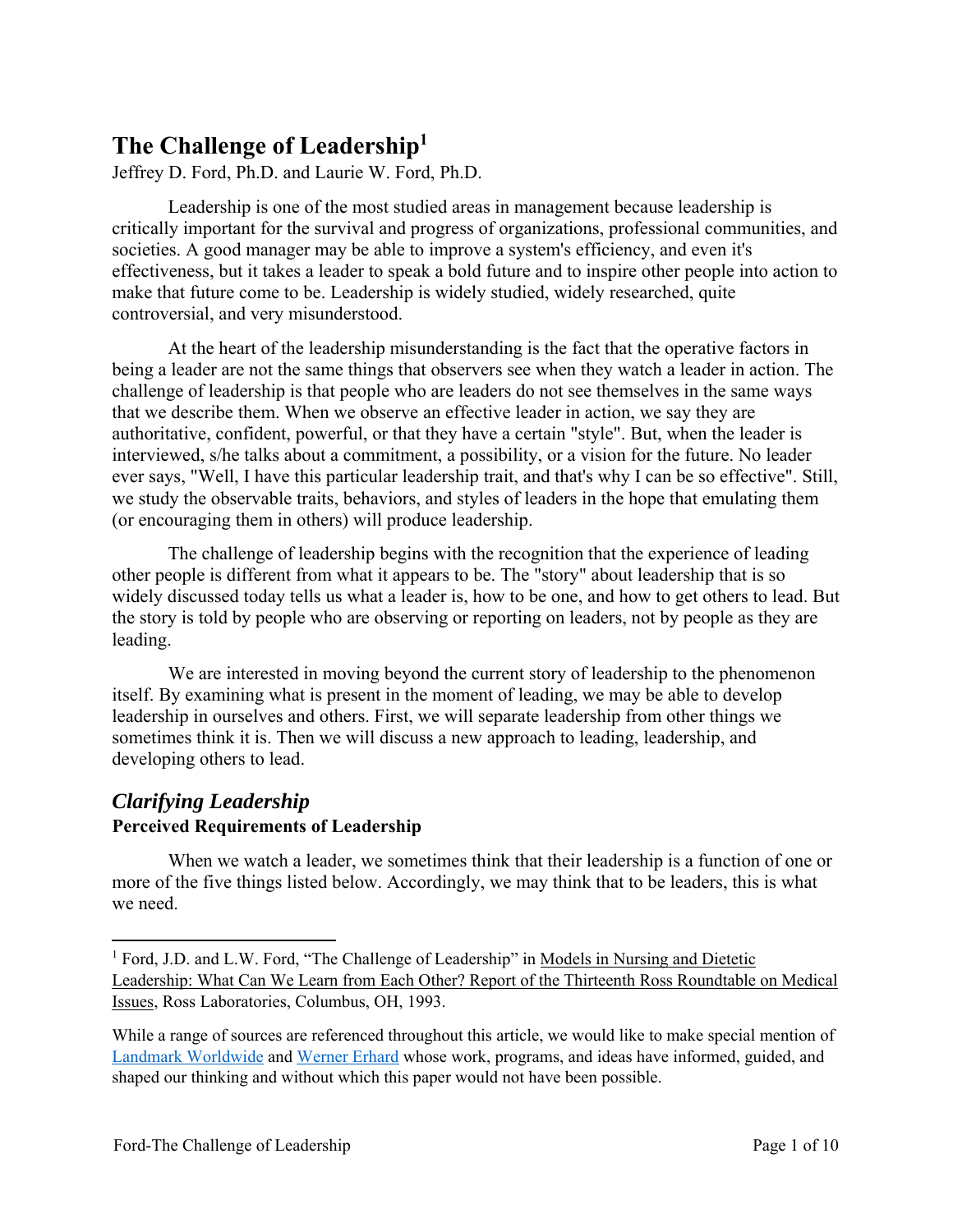**Authority.** Leadership is not authority. Although leaders frequently are people in positions of authority, leading itself has nothing to do with the authority of an individual or a group. Gandhi had no authority to seek a free India and Martin Luther King had no authority to speak for civil rights.

**Power.** Leadership is not about the acquisition or the use of power, force, or "good connections". We confuse the ability of leaders to enroll others in a future with some form of power. But leadership requires no power. The founder of Mothers Against Drunk Driving (MADD) had no power to change the law and Mother Teresa had no power to have people support the orphans.

**Position.** Leadership is not about one's position in an organization or field. We have confused the behavior of people who are in "positions of leadership" with leading. True, there are people in high positions who are leaders. But there are many people in those same positions who are not. One can lead from any position in an organization if they are willing to speak.

**Style**. Leadership is not style. It is popular today for people to complete questionnaires that ask how they relate to others, to getting work done, and to different situations, and then to plot their scores on some type of diagram which describes their style of leadership and the conditions under which that style is most effective. But style is a gestalt of traits, behaviors, and circumstances, and having a particular type of style does not make you a leader. All leaders have styles, but their styles did not make them leaders.

**Management Capability.** Leadership is not managing. Managing is a job in its own right, and a good manager is not necessarily an effective leader. Similarly, a leader may not be the best person to manage a project or program. The difference between leadership and management is an important one: management is what gets things done, with real results, on time, and under budget; leadership is what opens the possibility for a future, and inspires other people to get into action to bring about that future.

None of these things -- authority, power, position, style, or management capability – will help you very much when you want to step out as a leader, or to develop somebody else to take on a leadership role. You can give someone authority over others, powerful connections in an organization or a field, a good position in the hierarchy, an analysis of their leadership style, and training in the fundamentals of management, and then send them out into a leadership situation and watch them perform. But that does not mean they will lead. Leading is not made of these elements.

#### **Perceived Characteristics of Leadership**

Then what makes a leader? Much leadership research focuses on the traits and behaviors of leaders. The assumption is that when we understand leadership traits and behaviors, we can develop them in ourselves or others.

**Traits.** The story of leadership has evolved over time. Initially it was believed that to be a leader meant that one had to have particular intellectual, psychological, social, physical, or demographic characteristics. Today we have expanded this perspective to include the traits of the organization, such as whether it has a climate for failure, a culture of leadership, or the conditions for leading. In either case, the belief is that there are individual and organizational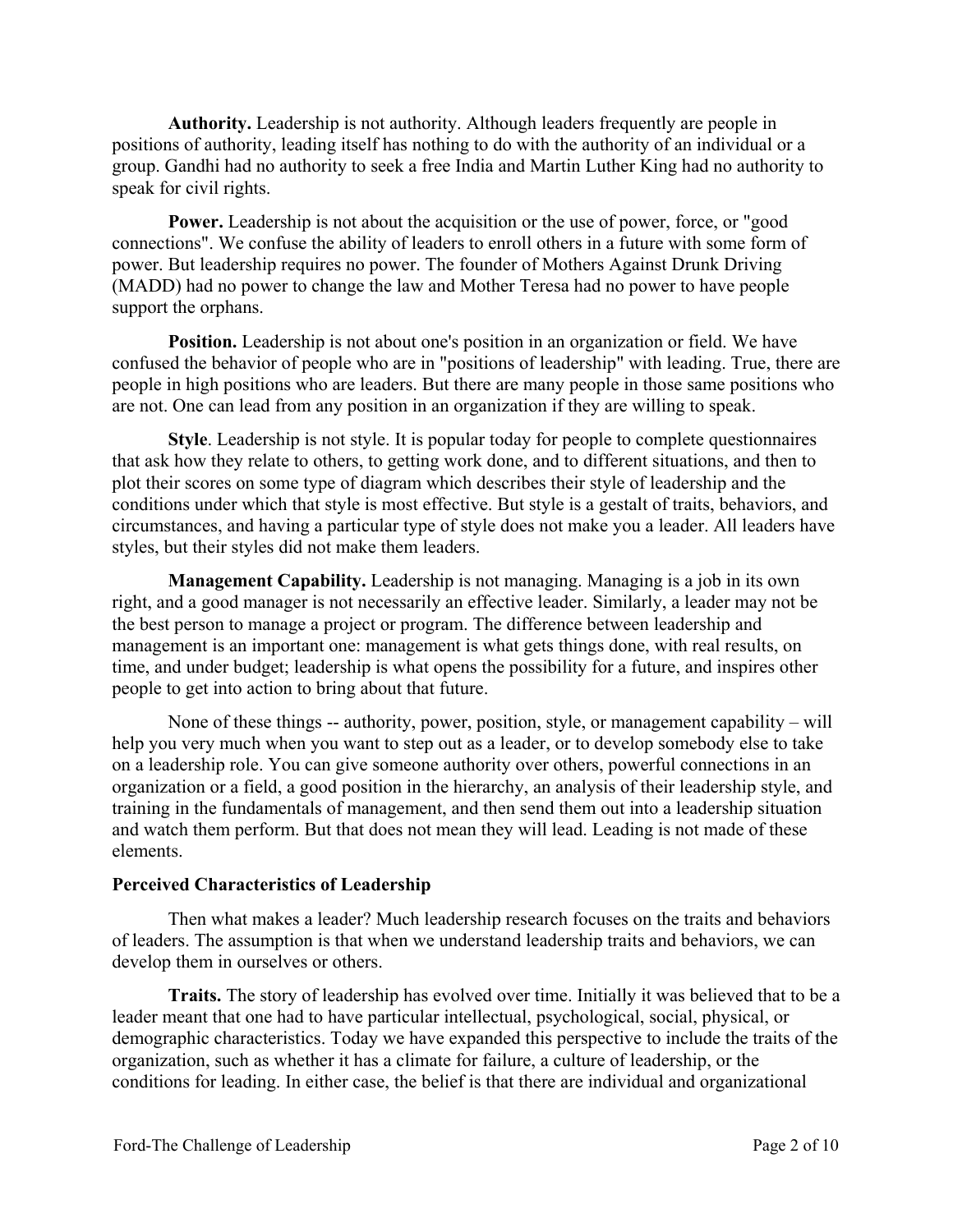conditions, circumstances, or characteristics that hinder or help people in being leaders, and that without these leading is not possible.

**Behaviors.** There are people who argue that leading has less to do with the traits of people and organizations than with how people act. Leaders are prompt, speak forcefully, keep good schedules and reminders of things to do, communicate with key people on a project, get the most out of scarce resources, etc. So to be really effective as a leader, we have to identify the appropriate ways to act, at what times, and in what situations. Since most of us have experienced that what is effective in one situation may not work in another, there is considerable face validity to the idea that the way you act in a particular situation is important in being a leader.

**Style, again.** Style can now be understood as a mix of behavior and traits that appear to persist across different situations. Many people believe that you will be an effective leader when your style is appropriate to, or matches the situation. The overwhelming emphasis in almost all the literature and discussions of leadership is on answering the question "What combination of traits and actions - what style - is most effective in certain situations?".

The prevailing "story of leadership" is based in how leaders appear to operate. If one is to be a leader, they need to have or acquire the appropriate characteristics and engage in the appropriate actions called for by the situation. The focus of becoming or producing a leader thus shifts to the acquisition of attributes which are seen as requirements for being a leader. A wouldbe leader must find and acquire the appropriate attribute(s), or develop them, or be trained in them, or give up any hope of leading.

### **Could We Have It Backwards?**

But what if it doesn't work that way? What if the prevailing story of leadership has little to do with actually leading? There are countless cases where people have been trained (consistent with the prevailing story of leadership) so that they have the right characteristics and engage in the right actions, and they have still not been leaders. Having the right personal or organizational traits, and doing the right behaviors, even in the right circumstances, won't necessarily produce a leader. Could it be that the story of leadership is backwards? Perhaps leading comes first, with traits and behaviors merely by-products.

Consider someone who is a "charismatic" leader. While s/he is "leading", there is something present, something that we can't quite put our finger on, that we call charisma. Now, no one actually has charisma, like they have brown eyes or a loud voice. Rather, charisma is an explanation we offer for why one is a leader. The mistake we make is in thinking that the explanation we have for why they are leaders, in this case charisma, is the cause of their leading. What if they are people who have stepped out as leaders, and, when they are in action, they appear to have that special energy we call charisma?

For example, many of us have read some of today's popular leadership books. After reading them, although we have some new information, we are essentially the same person we were at the start. Leadership "requirements" and "characteristics" may be interesting to analyze, but they are ultimately not capable of causing an individual to actually put oneself out in front of a project or an idea, and lead other people's thinking and speaking, to have an envisioned future come into being.

### *A New Approach to Leadership*

Ford-The Challenge of Leadership Page 3 of 10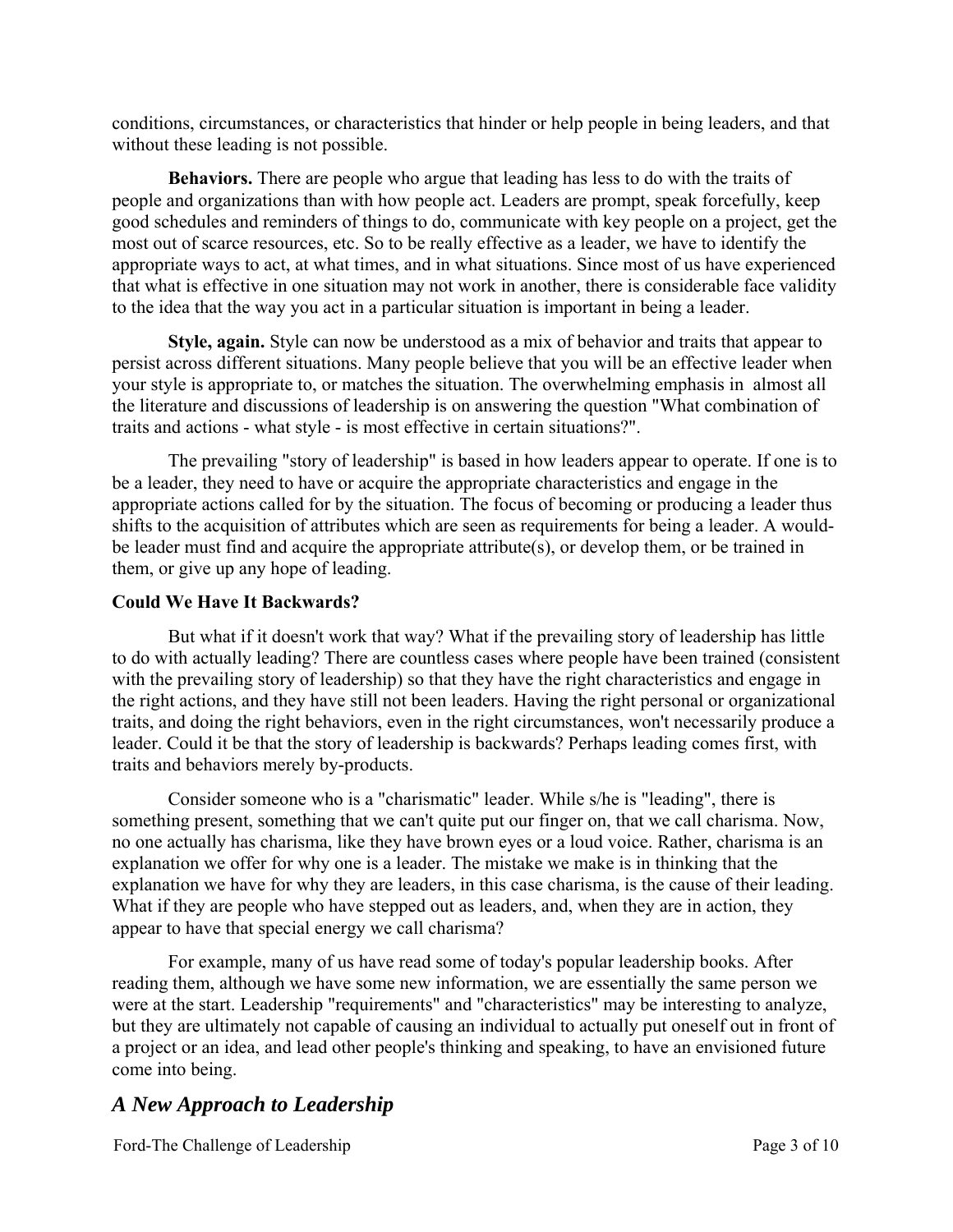#### **"In the Stands" and "On the Court"**

Most of us have attended some kind of a sporting event, like a baseball game, a tennis match, or golf tournament, or we have attended an artistic performance, like a ballet, play, or symphony. When we are watching what is going on, or telling other people about what happened or is happening, we are "in the stands". The stands are really the bleachers, the peanut gallery, or the audience: we are active as observers. But there is another place that is very active: "on the court". The court might be the tennis court, the theater stage, or the speaker's podium. The game, or the music, or the play actually occurs in both places. But the in-the-stands game is very different from the on-the-court game.

For example, during the Winter Olympics the captain of the American bobsled team was interviewed about steering his bobsled. To observers, the bobsled appears to be going very fast, and it seems difficult to steer while reacting quickly to the many changes in the course. But the captain of the bobsled team said something very odd: "For me, the bobsled moves in slow motion." The speed of the bobsled occurs differently for the people in the stands than it does to those "on the court".

Look at a time when you have actually been on the court, perhaps as a leader giving a presentation. While you talk, maybe you're also thinking about how you're doing, but mostly you are actually engaged in speaking something to other people. Then, afterwards, somebody comments on how it went, what they thought of your presentation. Think, for a moment, about the correlation between what they said and what you experienced at the time you were leading. How closely does their story match your experience?

Even if there is some correlation, it often doesn't help us to improve our presentation the next time. It doesn't make us leaders, any more than telling a child how to tie shoes, or ride a bicycle, or do algebra will give the child the capability of performing those tasks. Then how can we produce leaders?

Leadership, from the stands, is a story told backwards. This is a very important distinction, where we recognize that all our talk about leadership is a conversation in the stands. We talk about the environment being safe for leadership, or we talk about a willingness to lead, or we talk about styles or traits or behaviors. That is all observing and reporting on something, but not doing it.

People don't learn leadership by understanding it. To be leaders, people need to engage in leading. Formulas, rules, and even past experience are ultimately irrelevant in the moment of leading. People need to invent leading for themselves - every time they lead.

### *The Experience of Leading*

We get to leadership by working with the phenomenon of leading, not the story. We need to engage in leading: put ourselves on the court, and get into action. At the moment of leading, what is actually going on with the leader? We propose that there are three dimensions that constitute the experience of leading: Desire, Demand, and Design. The following diagram shows the three aspects of a leader's experience, and how they are related in an endless cycle of progression.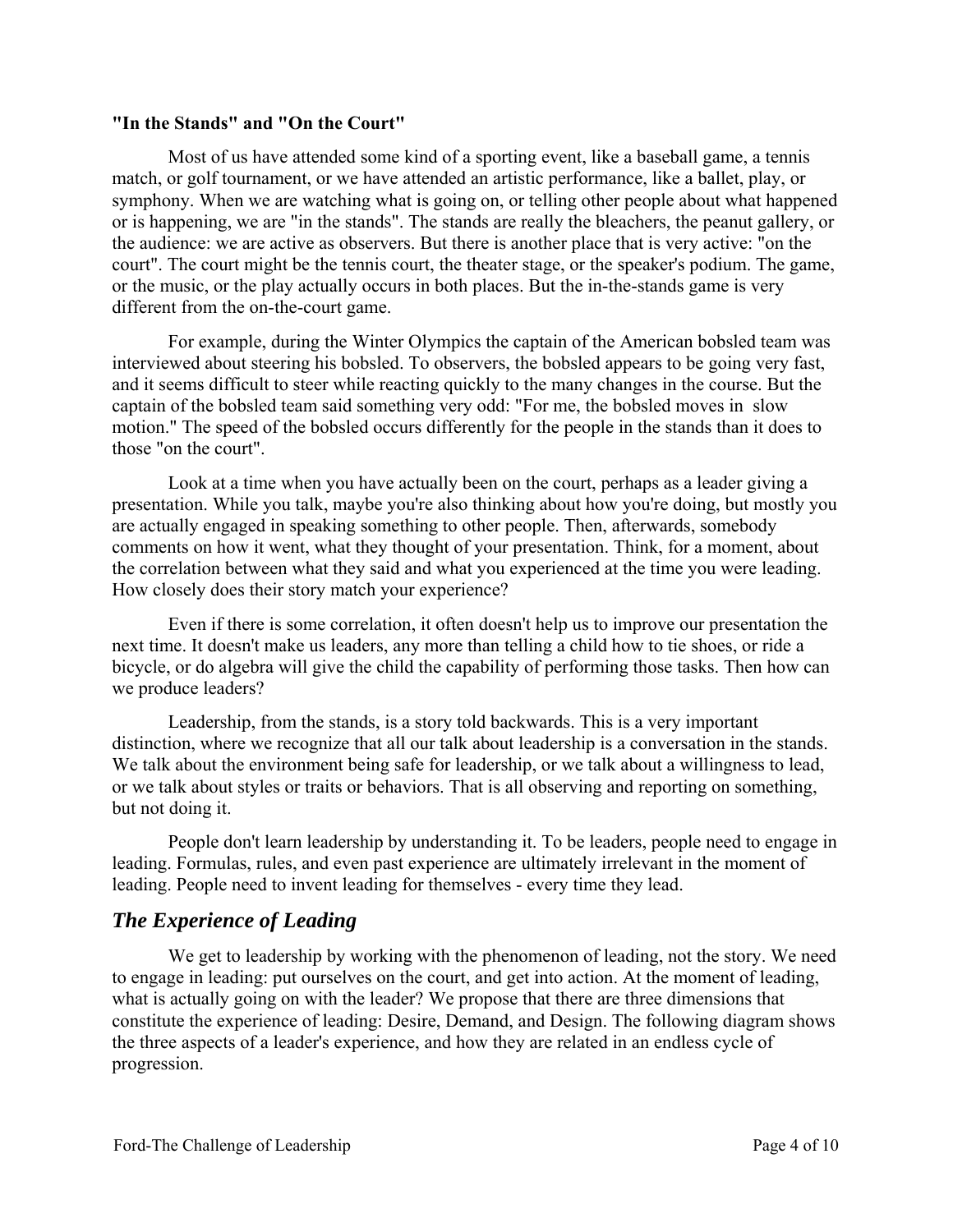

Leading as an Experience

#### **Desire**

The foundation for leading is what we will call desire or, perhaps more appropriately, passionate commitment. This is not simply a strong "want" for some result or object, but rather it is a deep commitment to something, a firm stand for some future to occur. Especially a future that wasn't going to happen anyway, since standing in front of a mob that is already heading somewhere is not really "leading" anyone. A leader may be without authority or power, position or style, but s/he believes that things could be other than they are, and is willing to do extraordinary things to move people to make it happen.

The leader gives other people access to this desire: leading is the phenomenon in which people are given the fuel and the opportunity to go somewhere they didn't know they could, to commit to a future possibility. They use the leader's desire as fuel. Some people call this the "vision" part of leadership. Vision may be for a future that is grand and spectacular, or for more short-term things like the possibility of having a conference in which nurses and dietitians come together.

What makes a vision is that someone "sees", and strongly wants, something that could be, but that wasn't going to happen by itself given the natural drift of events. Without leadership, things will go in a pretty predictable way: our organizations, our projects, and our waistlines all have a reasonably predictable future. A deep desire can actually create a new future, and open the possibility that things can go toward a different end, take a different path.

Desire can foster a commitment to the realization of a new future. A passion, an intention, or a desire is the first working ingredient of a leader. One of the things that you might recognize in people that you think are potential leaders is that there is some passion there. You can not teach people passion, desire, or commitment. No mentoring program produces passionate people. People either allow themselves to be passionate about a possibility at some point in their lives, or they don't. People generate passion. This is the first element that sets leaders apart from less generative participants in an idea.

Desire is the foundation for leadership. You can't just take anybody and turn them into a leader, and you can't take someone and have them be a leader in just any area. They have got to desire something that is bigger than they can accomplish on their own. And it needs to be something big enough to require other people to participate.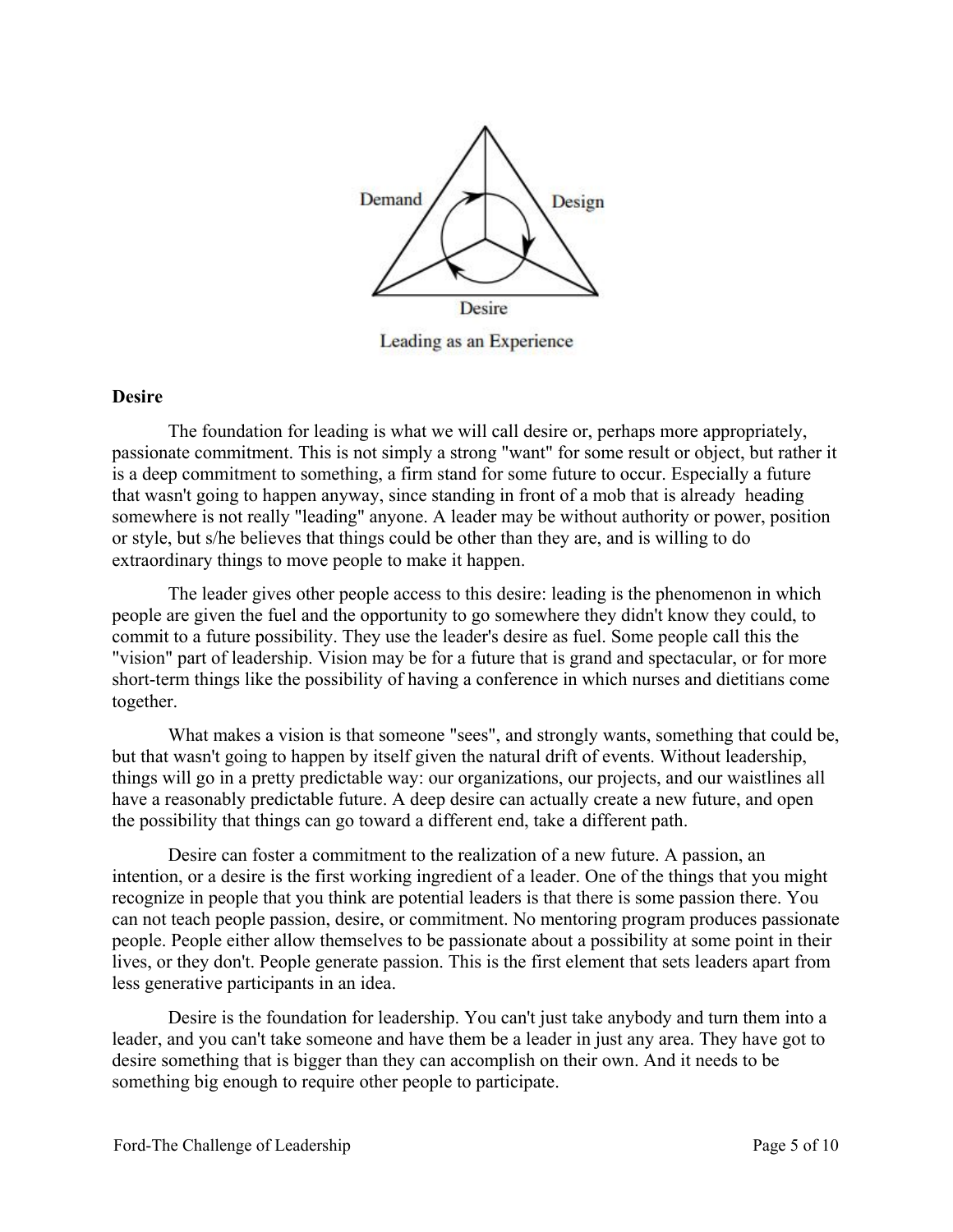Along with the element of passion comes our very personal relationships to risk and failure. Each of us has to balance risks we are willing to take against our passion for a new future. Some people are willing to go skydiving. They have a particular relationship with risk that is different from those of us who are more wedded to the ground. Some people are afraid to propose a new idea to their boss. They have a passion that is insufficient to get them to step out and lead in that area. The balance of passion and willingness to risk usually changes for each of us as we grow.

Perhaps everybody has a passion in some area of their life. If so, then perhaps everybody can be a leader in that arena. The problem we have when we are trying to develop people to be leaders is that we often want them to be leaders in some particular field, rather than finding out what they desire. The area they are passionate about may not be the one that you want to support, or may even be inconsistent with the goals of the organization. It is important to remember that leading begins with what a person cares about strongly. This is a wider definition of the beginning of leadership than having certain traits or styles. That means that there are probably people, whom we don't think of as leaders, who are in fact leaders in the areas of their lives that we do not see.

#### **Demand**

The second working ingredient of leadership is what we will call "demand". Demand is about communication. It occurs after you have recognized your passion, and its risks, and you know you are passionate enough about something to take a risk for it. Now you have to get into communication with people. No matter how passionate you might be, there is no leading without speaking: speaking about what you see is possible, about your passion and commitment, and about the new future you are committed to having happen.

Leading happens when someone is speaking a demand - a strong insistence - in which other people can participate. Their participation may be simply that they recognize the possibility you are passionate about, or they may contribute ideas or time or resources to your area of passion. But there is a demand, given by the passion, that other people become engaged in the conversation with you, and collaborate in making the new future happen. And some of the people accept the invitation.

Of course, the demand is sometimes refused. Not everyone wants to play in your game. But the refusals do not diminish the demand (since it is fueled by your passion), or at least not for long.

When you are with a demanding person, they will talk about what they care about, and expect you to care about that too. It is an important aspect of being a leader. Gandhi was a demand for a free India through nonviolent action. If you had had lunch with Gandhi, you would have talked about that, and not about your arthritis, your budget, or your pet project. Unless it had something to do with freeing India nonviolently.

You already know some demanding people: someone who is a demand for being neat, or punctual, or polite, or accurate. Some demanding people make us uncomfortable, so we might worry about being "too demanding". Being demanding is like a rigorous way of being with people. Few of us are inherently comfortable with being demanding of the time and attention of others. But leaders demand that other people be clear on the game they are engaged in. It's as if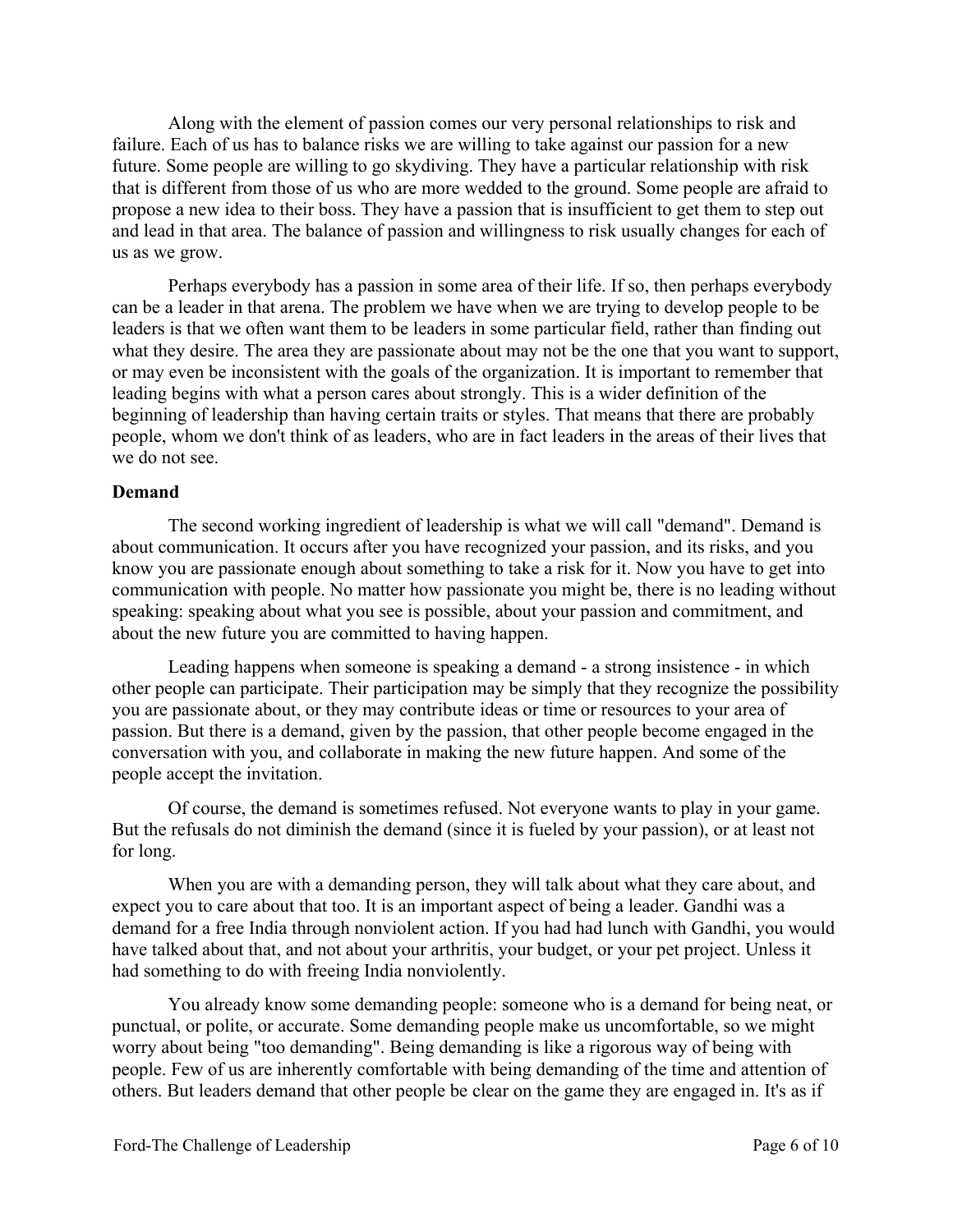they are saying, "If you want to play with me, this is the game, and yes, we will need to work some things out, but this is where we are going." Demand occurs in communication, regardless of what we are thinking or feeling. Communication includes all the conversations we have with people about what we see as possible, what we really, truly care about, and what opportunities there are for us to work or play together to bring about the new future. It is in these conversations that we get "followers", or people to play with in the new game. People do not follow someone unless they have enrolled themselves in a possibility they see out of what was spoken by another. People join in because they are enrolled in what is being created. If they are not enrolled, they will not join and there will be no followers.

The role of communication in leading is vital: there is no leadership without demanding that others pay attention to your passion. Communication means making it clear to people what your commitment is, and then asking them to participate. And this isn't ordinary asking. It's stronger than that. Because you want people to do something they weren't already going to do. Remember? This is about making a new future happen, not the one that was going to happen anyway. So we must ask people to say, or be, or do unreasonable things. Leaders invite people to be unreasonable about at least this one thing in their life.

Most leadership or mentoring programs are very cautious about asking people to go beyond their limits. It is tough for people to get away from the rational model: ask people to do what they can handle doing. The temptation is to ask what can - or will - people do, and then "demand" that. We are proposing that we demand something beyond what they think they can handle, for a possibility beyond what is already going to happen. The demand generates an opportunity for people to follow.

Leadership generates an opportunity for others to follow. How will you know if you have done that? Look and see if anyone is following. You can tell whether or not an opportunity has been generated by whether or not anyone is following. If people see an opportunity and enroll themselves in the game, they will follow. It is a simple test. Leading is not about making people do anything, or telling them to do something; it's about generating opportunities in which they can play and contribute.

The "demand" aspect of leadership is the communication with people in a way that requires them to step up, or step out, and to be more than they have been. That requires you to speak and communicate in ways perhaps you haven't done before. Demand is not a shy word.

### **Design**

The last ingredient in the leadership experience is about your willingness to change your beliefs about yourself, your life, and your future based on who you are becoming as a leader. The leader has to redesign him/her self to be more consistent with what other people are seeing. Remember, leaders appear to have certain traits and characteristics. People will think you have them too. They will think you are confident. And so you must be.

This is where you listen to what the people in the stands are saying about you, and you take it as an instruction. When they say you are confident, you are. When they say that you are powerful, start thinking of yourself as a powerful person. When they say that you need to improve your posture, start doing posture exercises. The more effective you are at "designing"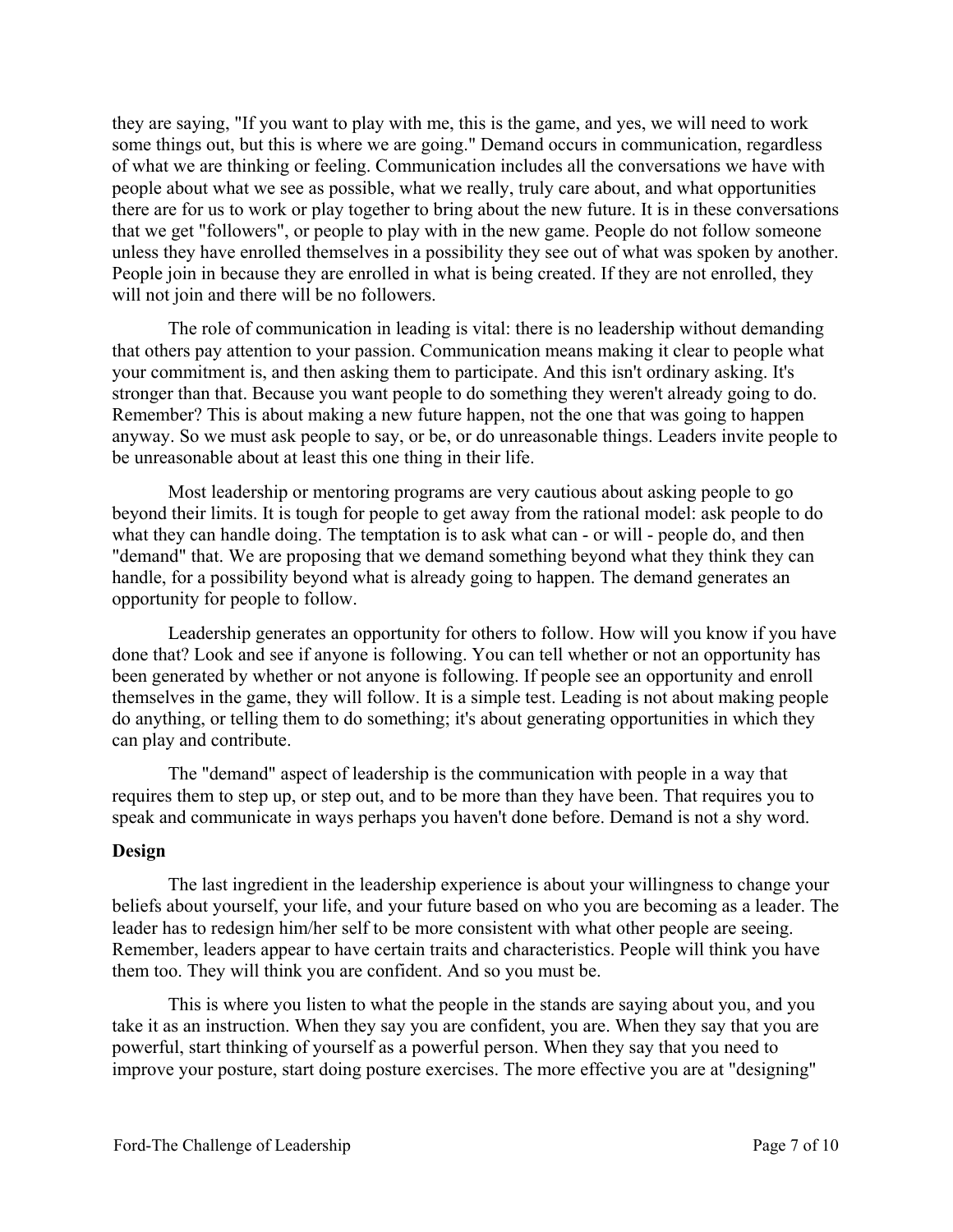yourself to be a visible, out-front person, and a demand for what you desire, the more you will strengthen your passion as well as your ability to demand that other people grow with you.

All leaders have at least one moment, early in their growth as a leader, when they realize they are out in front of everyone, and that there isn't anybody behind them backing them up. You are on your own: you are the whole event. You have gone beyond your mentor, your teacher, or your boss. After that moment, you are not the same person you were before; you are a new person. You need to "design" yourself, and make some deliberate changes in the way you act, the way you look, and/or the way you think about yourself.

The design aspect of leadership is where an ordinary person becomes someone who represents a possibility, not a personality. The individual has become more than a set of traits and behaviors. S/he has become a demand for a new future, a generator of opportunities, and a speaker of possibility. This is a transformation, not a development.

This design part of leading is neglected in most leadership work. But most leaders can remember the first time s/he was approached by a person who was highly enthusiastic about the presentation, and who couldn't say enough about the difference s/he had made in his/her life and the leader had never seen that person before! This is the designed change from being a private individual to being a public commitment to a possibility. The leader, in that incident, will accept the acknowledgment, and congratulate the person for all they have done and become. One's attention shifts away from oneself, and is given to the future.

When we lead, and step out into our passion with a demand for action, we are likely to forget that we are not just the same old person having a new experience. An experience like the grateful stranger whose life was changed by your words reminds us that we are not the same person we were a year ago. We need to be responsible for that, and we need to help other people be responsible for that.

There is an undeniable risk in speaking passion and demand, and when someone takes that risk, they are rearranging some fundamental ways of being from their past. The acknowledgment of the accomplishment, through intentional self-change, will keep the development happening. Passion will be rewarded, not stifled. Demand will be encouraged, not embarrassing. The design of a leader is in the hands of the passionately insistent: we generate ourselves as we generate the future.

# *The Cycle of Leadership*

A way to look at all this is that you, as a leader, desire some new future, some new possibility. You are willing - and you are willing to practice - to demand other people's participation. And you are willing to give up who you thought yourself to be, and to revise your image, and your self-image, as a leader. The sequence fuels the passion, strengthens the demand, and renews the demand for re-design. It is an unending cycle, unless we interrupt it by saying (a) my desire has run out, (b) I can't keep demanding, or (c) this is the way I am, and I can't design myself any other way. We can build ourselves to be leaders with what we already have on hand.

We have got to stop "preparing" ourselves to lead, and stop waiting for the right conditions or circumstances. The conditions may never be right for a leader. The world needs too much from you to wait any longer. Just look to see where your passion is and speak it out. Give people an opportunity to join you in making your ideas a reality.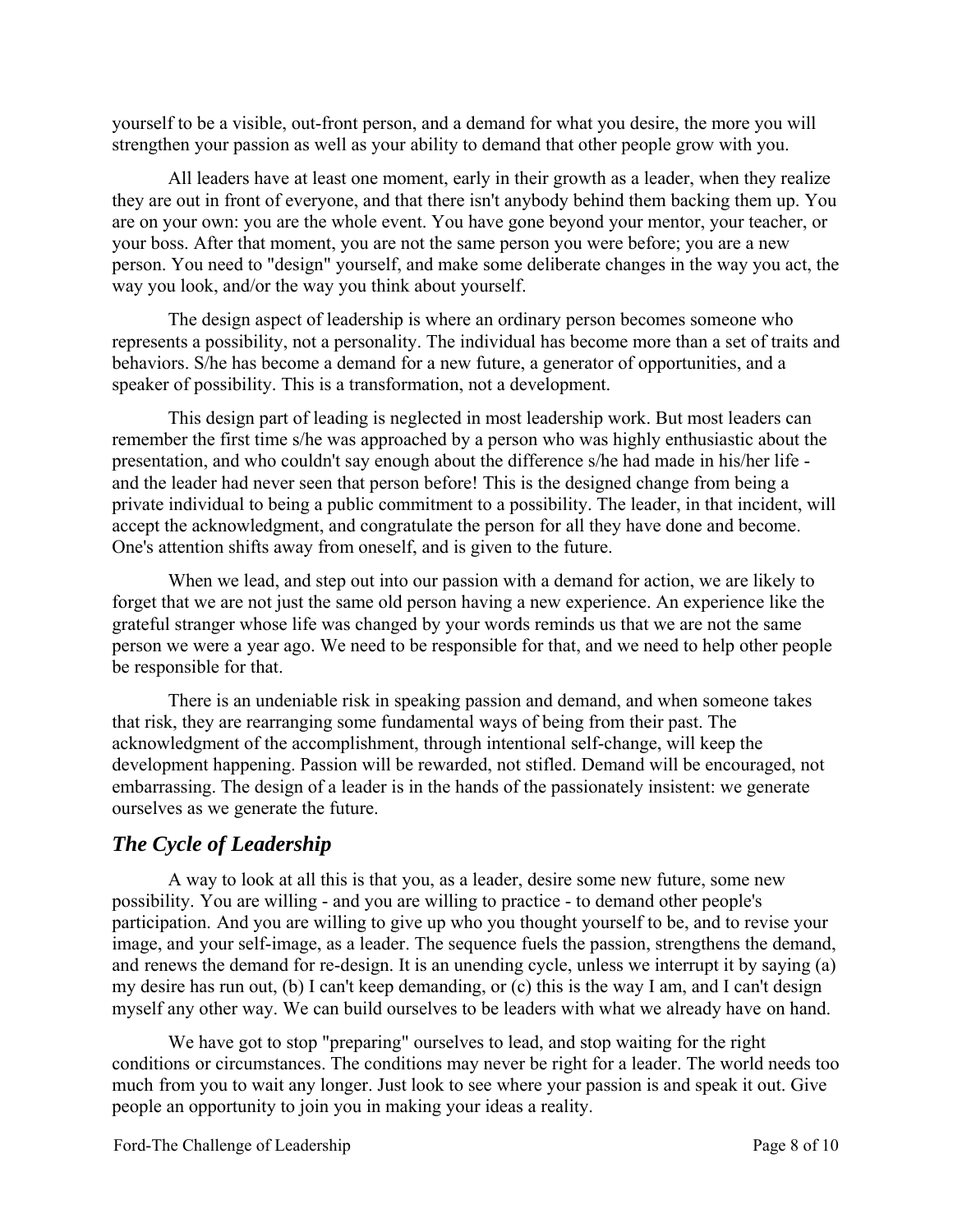Leadership is a cycling through these three ways of being: desire, demand, and design. For those of you who are developing others to be leaders, you can have an incredible impact on somebody by encouraging them to articulate their most heartfelt commitments, to speak them in a way that provides others an opportunity to participate, and then to reassess themselves in light of that accomplishment. Leading doesn't have to be some unattainable thing for only the special few.

Maybe we can develop ourselves, and lots of other people, to be leaders, starting from right where we are. Maybe leading is really mundane, and we have overlooked some real opportunities to design a leader. Can an act of leading be as small as someone asking, "What if we go to lunch over there, where we have never been before?" We can imagine that the speaker actually sees a possibility and is willing to speak it to others as an invitation, although with only a very little bit of demand in it. We may respond no, we don't want to go to lunch there, so there is no following. But an opportunity to follow was generated, and it wouldn't have happened unless that person spoke. S/he actually made a demand, and people chose. If we took the opportunity to say "Thanks for suggesting that. It takes some courage to try to get this group to change it's lunch habits," we might be assisting the redesign of an individual. Maybe leading is going on around us, hoping to be encouraged.

Leading is not only for Presidents, powerful people, and those with special traits and behaviors. Every time you recognize leadership in unlikely places, you can move it to its next place in the cycle. Where it is not moved forward, people will stop their own development; where is it acknowledged, courage will grow. And courage is the heart of leadership.